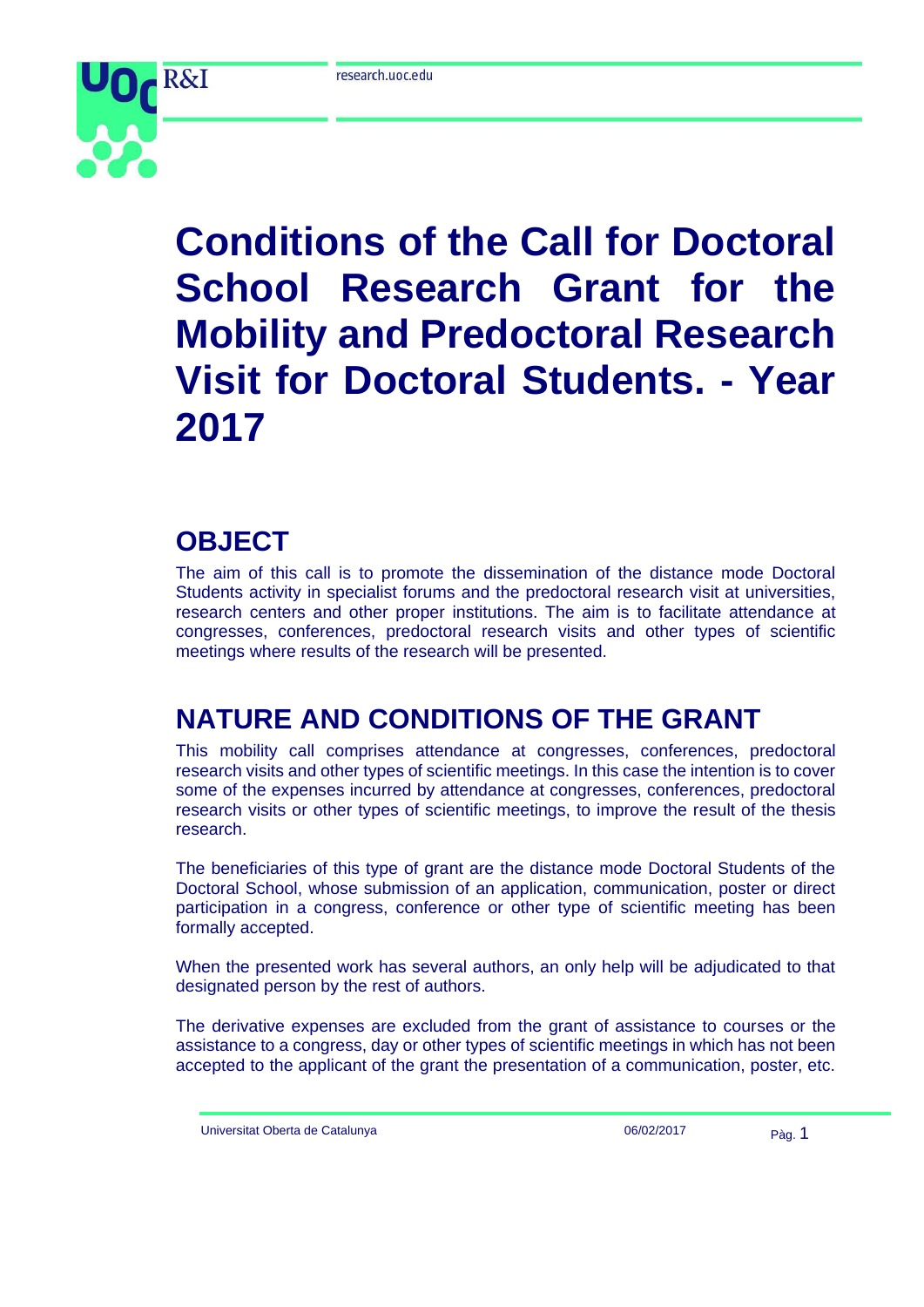

However, requests related with displacements in motive of the development of theirs theses will be permit including the realization of fieldwork.

The grant includes the following items and amounts always bearing in mind the documents UOC "Política de viatges gener 2013".

- **a)** Registration fee (if appropriate)
- **b)** Travel by air or train
- **c)** Accommodation
- **d)** Living expenses and minor transport expenses

Reserving journeys (by plane or train and the hotel) and the payment of the registration fee must be made in accordance with the purchasing procedure for the OSRT.

Expenses relating to the registration fee, travel and accommodation must be duly justified to the OSRT within the 15 days after the journey has taken place. For travel by plane or train, plane tickets and boarding passes or the corresponding ticket must be presented.

#### **BUDGET**

The budget available for this call of 2017 is a maximum of  $€600$  for each of five grants offered.

### **REQUIREMENTS AND OBLIGATIONS**

To receive a Doctoral School grant for the Mobility and Predoctoral Research Visit, the applicant must meet the following requirements and obligations:

- Completing the grant application form provided by the Doctoral School by sending to [preaward\\_osrt@uoc.edu,](mailto:preaward_osrt@uoc.edu) and submit all the attached documentation stipulated on the form (both the documentation for submission when making the application and the documentation that should be sent after the organisation of the event). Is necessary to take into account that it is indispensable to present the official communication of the organizing organization the act through which the researcher is made know about his/her communication or presentation of results having been accepted.
- Not receiving other grant for the same item awarded by public or private institutions.
- It is essential that the associated expenses are incurred between 1 January and 31 December 2017.
- Having the scientific production up to date in the Record of Activities document.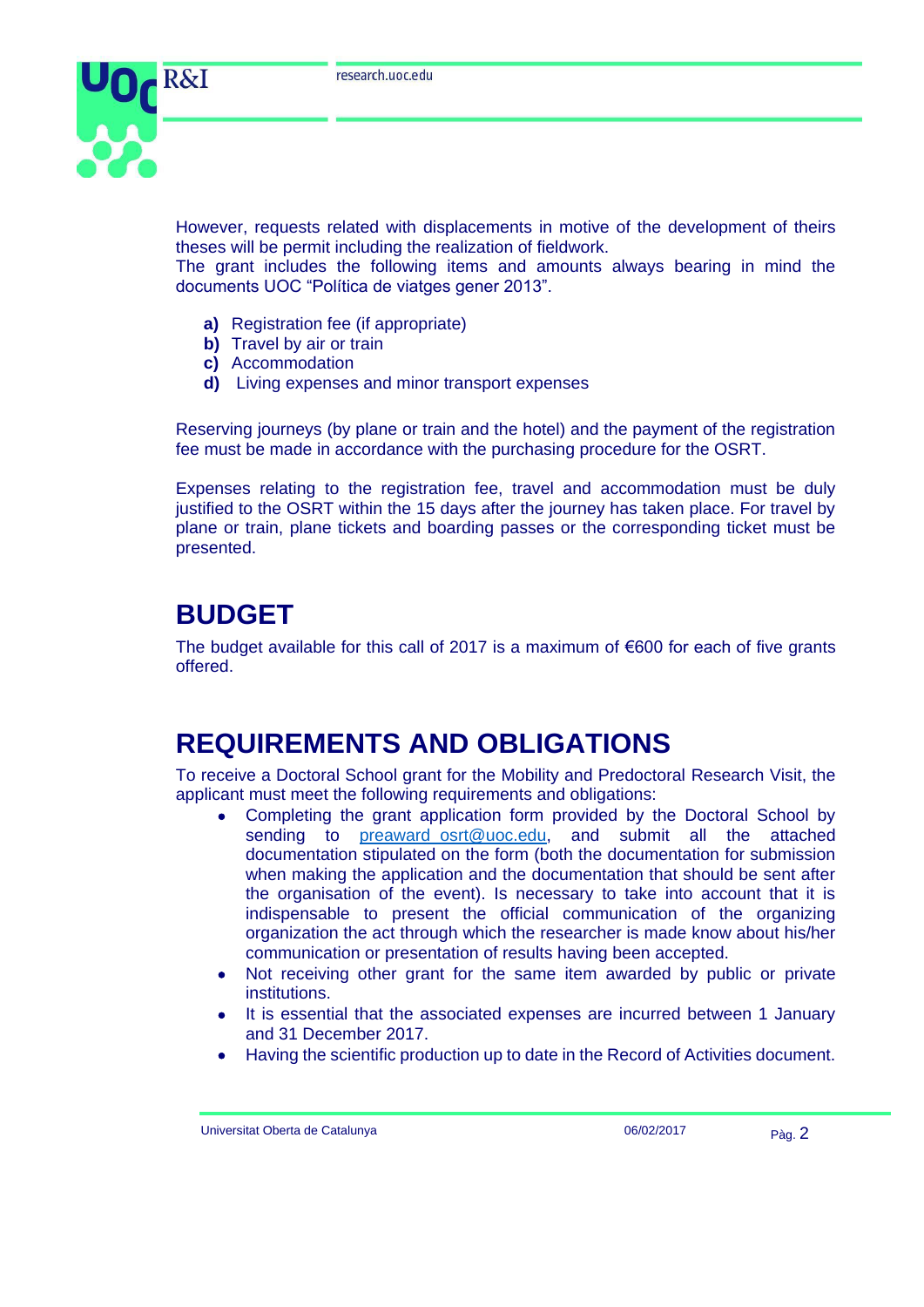

#### **TIME LIMIT, FORMALISATION AND PROCESSING OF APPLICATIONS**

The period for submitted will be open until the budget is exhausted and as maximum till November 1<sup>st</sup>, 2017.

To receive a Doctoral School grant for the Mobility and Predoctoral Research Visit, the applicant must meet the following requirements and obligations:

 Completing the grant application form provided by the Doctoral School by sending to preaward osrt@uoc.edu, and submit all the attached documentation stipulated on the form (both the documentation for submission when making the application and the documentation that should be sent after the organisation of the event). Is necessary to take into account that it is indispensable to present the official communication of the organizing organization the act through which the researcher is made know about his/her communication or presentation of results having been accepted.

For additional information or resolve queries do not hesitate to contact [preaward\\_osrt@uoc.edu](mailto:preaward_osrt@uoc.edu)

### **SELECTION**

The Doctoral School will evaluate the applications for this call and will rule on the awarding of Grant covered by this call.

The decision will be communicated within 15<sup>th</sup> labor days of submitting their application.

The Doctoral School will take the following criteria into account when assessing the applications:

- International Congress will be prioritized.
- The significance and scientific prestige of the act will be priced in relation in the area of specific research (this information will have to be proportionate and justified by the applicant).
- The congresses with Scientific Committee and explicit systems of revision will be prioritized as well as the significance and prestige of the institution or organizing scientific society.
- The requests linked to the approved Research Plan.
- In the case of a Doctoral Student who wants to apply for more than one application, the first one will be prioritized.
- Accepted congress or conference application, communication, poster or direct participation. In case of predoctoral research visit a host institution invitation letter will be required.
- Thesis Supervisor authorization letter.